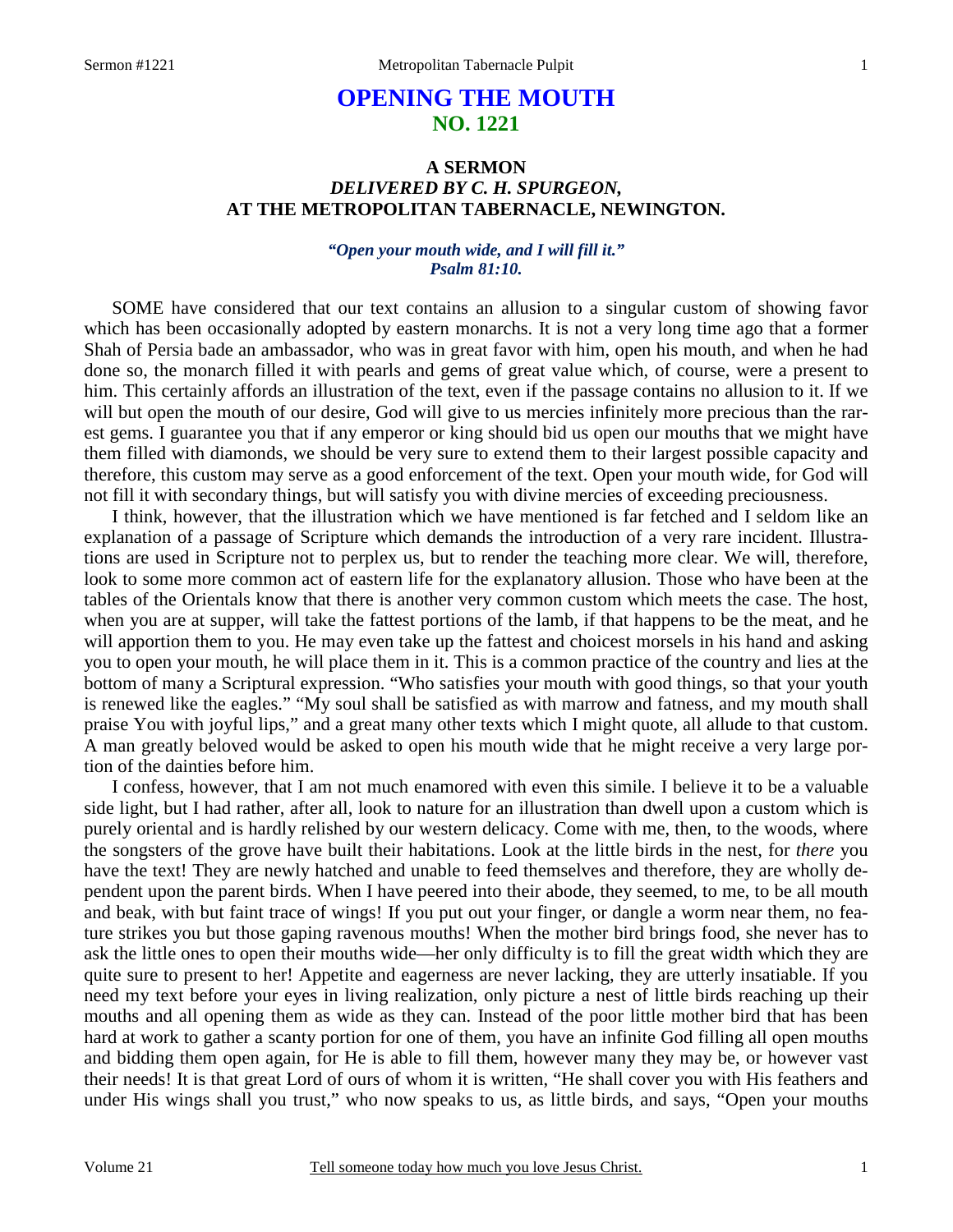wide, for I will fill them." That is, at any rate, a pleasing illustration of the text, even if it is not the exact idea which was in the psalmist's mind.

The text divides itself into *the exhortation* and *the promise*.

**I.** The exhortation is, "OPEN YOUR MOUTH WIDE."

How are we to do this? The precept relates to *prayer* and desire and the like. But there is also an exhortation to *labor after a great sense of need*. For what makes a bird open its mouth wide but its hunger? The young ravens cry because they need food and nobody will ever open his mouth wide for spiritual blessings until he has a very deep and solemn sense of his need before God. You sinners will never pray till you know you need something—why should you? All the prayers offered by people who have no needs are so much vain complimenting of God. If you have no sense of need, how can you pray? Would you knock at the door of charity and then tell the good man of the house that you require nothing of him? Is not that man an arrant trifler who rings the surgery bell, but tells the surgeon that he has nothing the matter with him and does not need his care? Prayers that are not based upon a sense of need are mockeries.

And I say this to Christians, too. You never pray, brethren, except when you are in need—and rest assured, when you think you have no more needs, you have lost the strongest motive for prayer and the main element of power in it. You may feel, at times, that there is little to request on your own account and you may rejoice that the Lord has filled you to the full for the time being, but then, there are the needs of the church and of the world—and these should press upon your heart as if they were your own. You cannot pray without a sense of need; it is out of the question. The man who comes to you begging because he has not a night's lodging, or has not broken his fast all day, how well he begs! You do not need to send him to school to learn the art of begging—his hungry belly makes him eloquent—and so, when a man feels he must have heavenly blessings or be lost! Or when he feels that, being saved, he must still be kept by daily grace, or else he will start aside. Or when he feels that his work of faith and labor of love will be good for nothing without the divine blessing. Or when he feels that the church must have the anointing of the Holy One and that the world needs a visitation from God—when any of these needs solemnly weigh upon his soul—then it is that he prays! The man does not open his mouth wide till he is conscious of a great need, which only the Lord, Himself, can supply. I exhort you, therefore, dear brethren, to shake off the idea of being rich and increased in goods, and having need of nothing, for this proud notion will strangle prayer! You are weakness itself and emptiness itself—and a mass of sin and misery—apart from God your Father, and Christ your Redeemer, and the Spirit the indweller! And when you know this, *then* you will open your mouth wide. Airy notions about having reached a higher life and being perfect will make fine gentlemen of you, but will spoil you for being beggars at the Mercy Seat. The mouth of dire necessity, God always fills, but pride has short results, for is it not one of the proverbs of His kingdom, "He has filled the hungry with good things; but the rich He has sent empty away"?

Then, dear friends, next seek after an intense and vehement *desire*, for the mouth is opened wide only when the desire becomes intense. You know how David says, "I opened my mouth and panted." You have seen a dog after a long run, how he stands with opened mouth panting for life and breath. Oh, that we had desires after God and divine things strong enough to make us thus open our mouth and pant! We may never have seen a stag *in extremis,* but I dare say David had. He had seen it in the fierce hunt when it longed to have its smoking sides in the water brooks and to drink long draughts, and he said, "As the hart pants after the water brooks, so pants my soul after You, O God." Nothing puts such energy into prayer as intense anguish of desire. Desire comes out of a sense of need, and in proportion as the necessity is overwhelming, the fervency of the desire will be vehement. My brethren, we *have* not, because, although we ask, we use a kind of asking which is as though we asked not! An old Puritan says, "He that prays to God without fervor, asks to be denied." There is a way of asking for a thing in which the person to whom the request is made finds it very easy to decline the request. But persons in dire need understand how to put their case so that only a very hard-hearted person could say, "No." They know how to place their petition in such a way that the request wins, not merely because of the rightness of the petition, but also because of the very style in which it is put. We must learn how to pray with strong cries and tears, for there are mercies which cannot be gained by any other mode of supplicating. Did you ever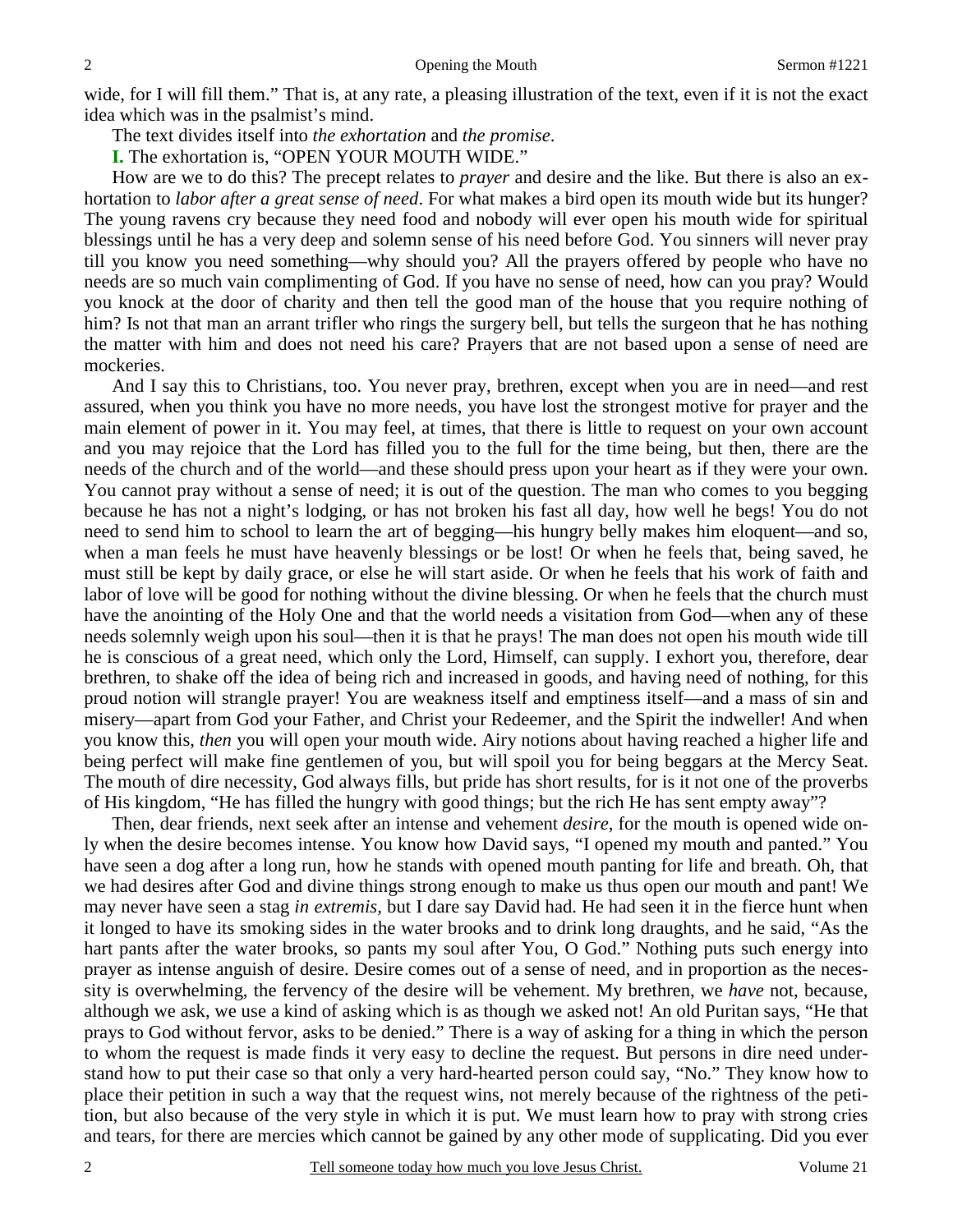#### Sermon #1221 Opening the Mouth

try your little child by holding fast in your hand something that he wanted? You wished to see whether he had perseverance enough to pull open your fingers, one by one, to get what he wished for. And you have shut your hand very tightly and tried his endeavors so long that at last you have seen the big round tears stand in his eyes—and then you have held out no longer. The tears open your hand! I believe that our heavenly Father exercises us in that manner at times until He gets us right down to this—that we must have it and we shall die if we do not have it because it is for His glory—and we have His promise for it. When we come to that point, we are where the Lord meant us to be! And having brought us there, He gives us our desire, having already doubled the blessing by stirring us up to vehemence. Open your mouth wide, man! Do not play at praying! Nobody is saved between sleeping and waking—and nobody wins rich blessings by being lukewarm. I have heard mothers say of a child that, "He cried all over," and that is the right way to pray! Let your whole man wrestle with the Most High. "Open your mouth wide, and I will fill it." Deep necessity and urgent desire are two great openers of the mouth in prayer.

To my mind, the heart of the text may be compressed into such words as these—*Ask for large things*. Do not restrict your requests and pray with bated breath, but plead with the great God for great things, such as it will be to His glory to bestow. In this point, we too often fail. I remember praying before I preached in a certain provincial town and asking the Lord that He would enable at least one poor soul to lay hold on Christ. I went home to tea with a very worthy brother, and a fine old Christian gentleman at the tea table said to me very kindly, "I do not know what you did with your faith this afternoon when you were praying, for you asked the Lord to give you one soul, but the sermon was such that I saw no reason why it should not be blessed to a thousand. I could not say, 'Amen,' to such a very narrow prayer as that. Why," said he, "man alive! With such a gospel as you were preaching, and such a crowd of people, you might as well have asked for a thousand souls as one." I thought so, too, and confessed the poverty of my prayer. Brethren, many of us have made great mistakes and have shut ourselves up in the cells of poverty when our feet might have stood in a large room! We have laid down pipes too small to bring us a full current of blessing. We have half-killed our prayers by lacing them too tight, even as foolish mothers kill their daughters. Our cup is small and we blame the fountain! The Israelites, according to this psalm, did not believe in God as they should. They did not expect their enemies to be driven out, nor hope to be fed with the finest of the wheat. They thought their God was a commonplace God, like the gods of Egypt. They did not know what a rich, generous, great-hearted, large-giving God He is and so they failed in asking and therefore, they did not obtain the richest blessings of grace. Christians should elevate the scale of their praying and enlarge their requests and never let it be said that they lose blessings solely by failing to ask for them.

Dear brethren, we may well ask great things, for we are asking of *a great God* who fills immensity, who has all power, who has all blessings in His stores! If we were to ask Him for a world, it is no more for Him to bestow a world than it would be for us to give away a crumb! When the poor widow gave her two mites, she gave her all and knowing her poverty, one would ask very little of her and expect even less! But when you ask of a *king,* you do not expect two mites from him! That poor woman who said, "Truth, Lord, but the dogs eat of the crumbs that fall from the master's table," was far nearer the mark than most of us, for much as she valued the inestimable blessing which she sought, she reckoned it as being *nothing* more *than a crumb* as it came from God! The greatest blessings which can yet be received through Jesus Christ, though we cannot prize them enough and they are beyond all calculation, precious, are *little* in comparison with the unspeakable gift of His Son, which has already been bestowed! Open your mouth wide, for wide are the supplies of love, and boundless the riches of the sovereign grace of so great a God!

Besides His greatness, remember His *goodness*. The good Lord delights to give—it does not diminish His possessions, but affords Him satisfaction. The sun is just as bright, notwithstanding all his shining, as if he had stored up his light. It is the sun's nature to shine and it may as well shine upon us as anywhere else! And it is God's delight to distribute His goodness and bless His creatures—and therefore, we may well ask large things from One whose very nature it is to scatter His fullness among the poor and needy. Remember, dear brethren, what He has already done for us. "I am the Lord your God, which brought you up out of Egypt," says He, "Open your mouth wide, and I will fill it." See what He has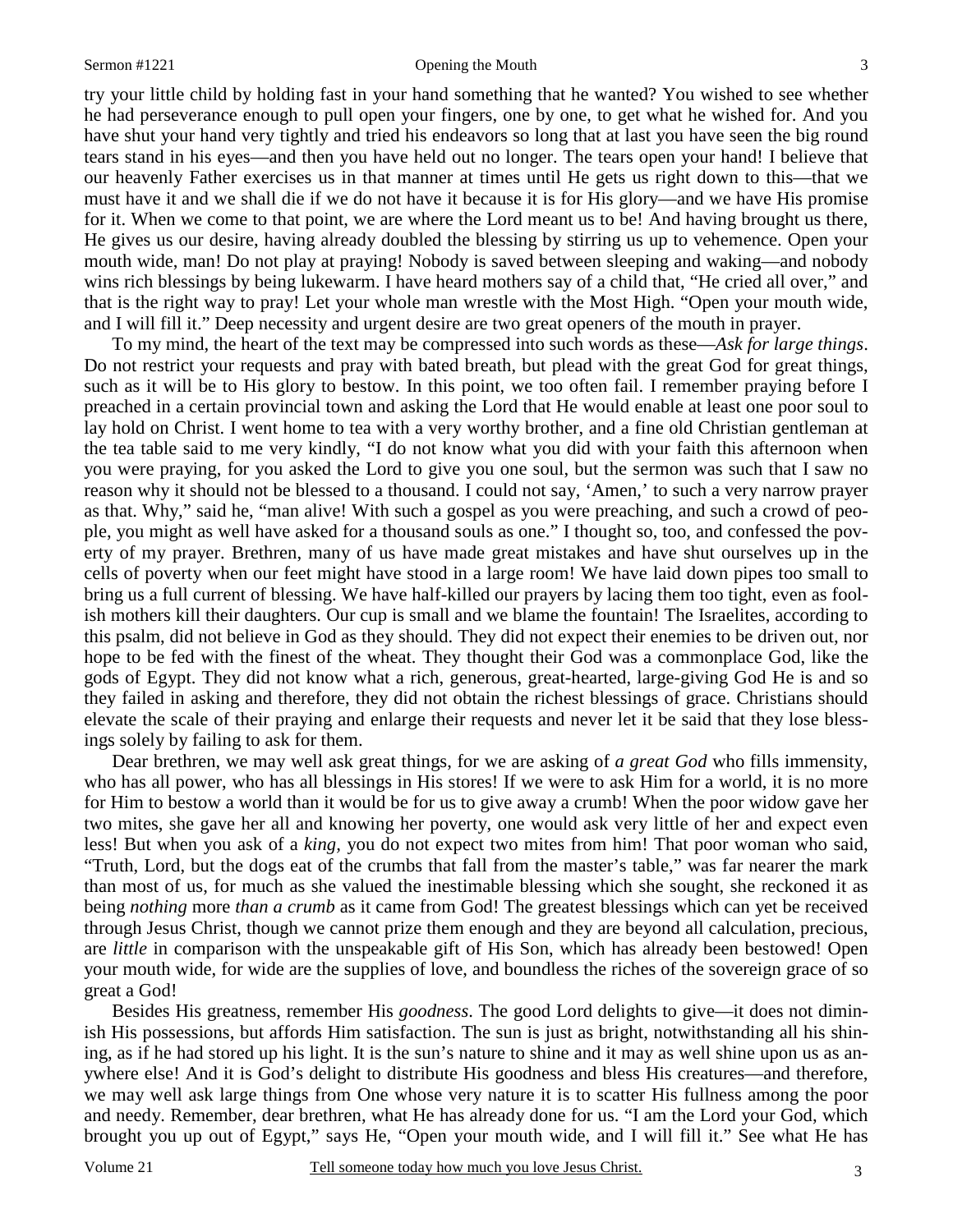done! Is it a trifle to have had all your sins forgiven, to have received a new heart and a right spirit, to have been saved by the precious blood of His dear Son? If we made our prayers to scale, if they were proportioned to the measure of God's past favors, what great prayers they would be! I love a gospel on a grand scale. I cannot bear to see anything about it lowered, or cut down—not even the terrors of it. I am certain that those who make out the punishment of the wicked to be upon a smaller scale, must, before long, diminish the glory of the atonement and bring down their conceptions of God, Himself, for they are all proportioned. But you and I, who see everything to be grand, vast, infinite, ought to open our mouths wide, to keep our praying somewhat proportionate to the condition of things around us.

Remember, beloved brethren, what *great pleas* you have to urge when you come before God. Your main argument is the gift of His dear Son. Now, if you pray according to that plea, you will have this consideration to support you—"He that spared not His own Son, but freely delivered Him up for us all, how shall He not, with Him, also freely give us all things"? What a word is that—*"all* things"! Your prayers cannot outrun those comprehensive words—*"all things*.*"* Should you not open your mouth wide? Would you employ before God the magnificent plea of the atoning blood and then come down to ask for pence and halfpence, when you might as well have countless riches? Will you ask for enough grace to keep you out of hell, when you might have grace enough to make you habitually in the suburbs of heaven? Will you ask to be useful to two or three, when you might, with the same plea, prevail to be a spiritual benefactor to hundreds and thousands? He deserves to be poor who has no desire to be rich and will not even take the trouble to ask for wealth. He who will not so much as open his mouth must expect no pity should he starve. Oh, beloved, do not pinch yourselves, but ask the largest conceivable blessings! Spread your most capacious net, for the multitude of fish will fill it! Dig the deepest pools, for the rain will brim them! Bring forth all your empty vessels, for the oil shall be multiplied till all are overflowing.

Beloved, let us ask *great things for ourselves*. I do not mean let us ask great *temporal* blessings—we may leave everything of that kind with God and this is the limit He puts to such prayer—"Give us day by day our daily bread." Having food and raiment let us be content. But as for *spiritual* things, ask what you will and it shall be done unto you. Here the treasury has neither lock nor key! The lid is taken off from the jewelry box—help yourself—and if you are straitened, you are not straitened in God, you are straitened in your own heart! I beseech you, young Christians, do not be satisfied with getting as much grace as the people you live with, who profess to be Christians, for there are hosts of them that I would not like to risk my soul with. I am not their judge, but *I think, I think* it will be an extraordinary thing if they get into heaven. I know some very loud-mouthed talkers whose actions are not pretty at all, and the less said about them the better. I mean some *professors* when I speak thus. I mean members of churches. Now, do not you young people make them your standard—get far beyond them! Outstrip the ordinary run of Christians who are consistent and no more. I would urge you to seek far higher things than they possess. They are said to be "consistent," though I do not know what they are consistent with. They do nothing that is grossly wrong and they are good, ordinary, respectable people, but as to joy in the Lord and being filled with the Holy Spirit, and real faith—daring faith, love, and zeal for God's glory—and agony for the conversion of souls, why, large numbers of very consistent people know nothing about these things except when they read about them in the Bible! Surely their condition is more consistent with membership in Laodicea than in the New Jerusalem! Their consistency is not consistency with the divine will, but a miserable consistency with their own dead-and-alive profession. Oh, you that are beginners in the divine life, I pray you, be not as your fathers! Do not take any of us for a standard. We are a good-for-nothing generation, taking us all round, and there had need be a far better race springing up that shall really believe and act upon their faith! We need a generation who will so live unto God with a more intense, strong, and mighty life than most of us have ever realized. Open your mouth wide, young Christian, for a large measure of the Holy Spirit, and for a mighty fullness of the life of God, that it may be in you a well of water springing up unto everlasting life.

Open your mouths wide, dear friends, and ask *great things for the church*. The church of God, I hope, is in a better condition than she was some years ago, but we have not yet learned what it is to believe in great works being done for God. There are still churches, which if they were to have half-adozen added to them in a year, would be intensely satisfied, if not overjoyed, instead of calling for pray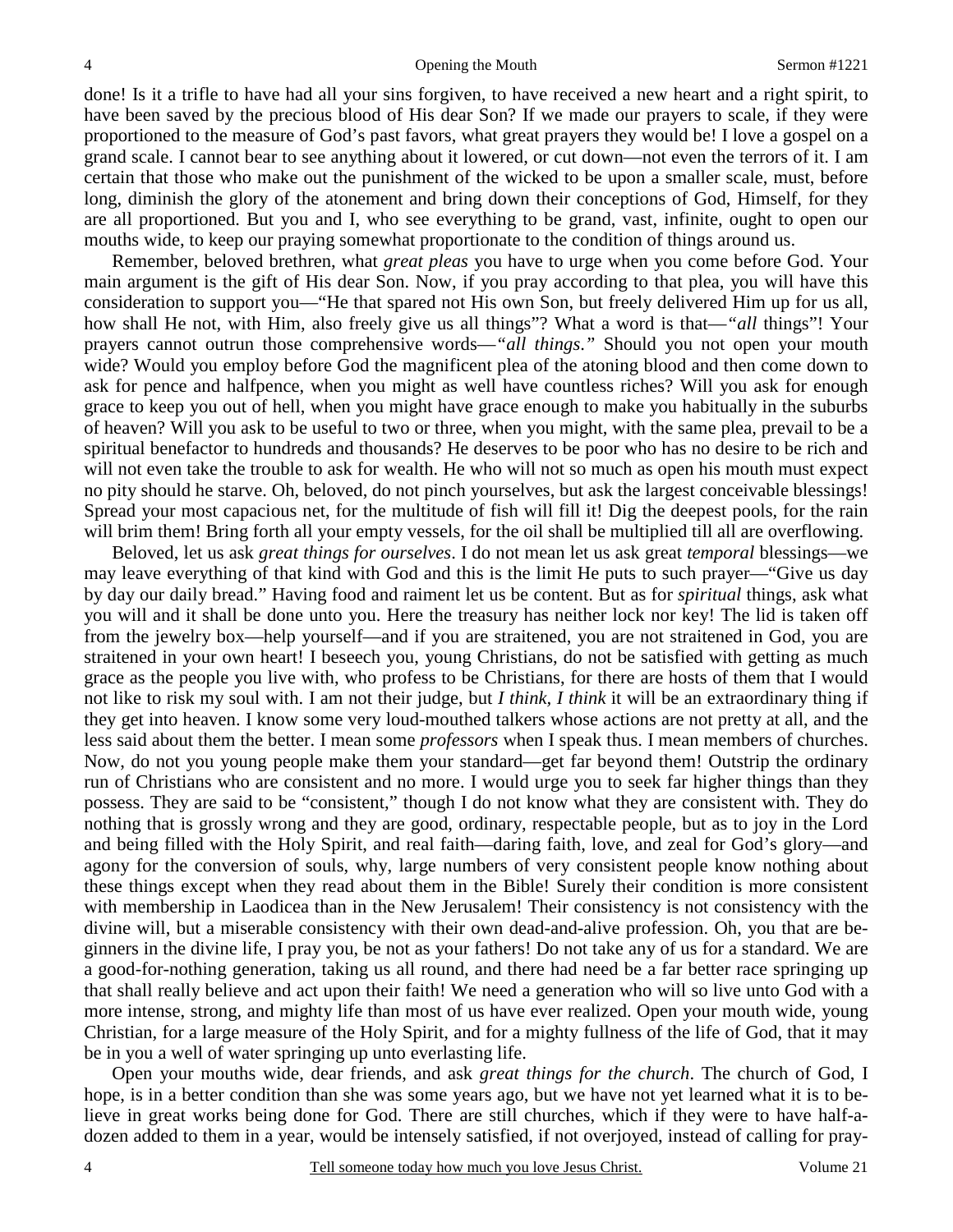er and fasting and humiliation because so few are brought to Christ. There are church members around us who do not believe in many people being converted at once. If the gospel were preached so that a dozen were brought in at one time, they would impute it to undue excitement and doubt its being the work of the Spirit of God, though we have the New Testament and the Acts of the Apostles, especially, to lead us to expect such things. There are churches to which, if God were to send a hundred converts at once, they would not receive them, but would put them through a rigid quarantine! And you may be sure our heavenly Father will not send His new-born babes to places where they will not be cheerfully admitted! There are certain churches whose modes of testing and trying are such that the young lambs would be torn to bits before they would get into the green pastures—and there would hardly be two legs and a piece of an ear left after they had passed the examination—the Good Shepherd will not send His lambs where such a tribe of wolves stand gaping for prey. Pray for the church that she may have greater faith in her God, greater belief in the gospel which she preaches, greater closeness of walk with Jesus, greater care to obey her Master's precepts—and then you may open your mouth wide and expect to see the kingdom of Christ more fully come.

Open your mouth for *this great* city. Who can think what a city we live in without desiring to be mighty in prayer for it? At this moment, Scotland is a land where religion has mighty influence and I trace it mainly to the prayers of John Knox. His mighty pleading with God anchored Scotland to the gospel and she cannot get away from it. We have urgent need to pray for England in these evil times. Many are *preying upon her;* we have need to *pray for her*. The darkness thickens—among the learned, it has blackened into Egyptian night, and among the illiterate, it is as the valley of the shadow of death. Skepticism is descending upon us like a horrible mist, chilling faith even to the very marrow of our bones. Superstition, like a feverish fog, pollutes the air. We have need to cry to the Lord to do some great work in these days—to smite His enemies upon the cheekbone—and to send forth His power among His friends. I think I have explained sufficiently that the text means ask great things.

But one more remark I must cover, and that is that many of us have need to *ask for enlarged capacities*. It would be of no use to open your mouth if you could not swallow what was put into it, or if you could not digest it after you had swallowed it. And there are many precious truths of the gospel which uninstructed believers could not digest if they knew them. Therefore, there is great need that their minds should be strengthened and fitted to feed upon strong meat—the grand truths of the covenant—the doctrines of election and predestination—the glorious facts of the immutable love of God and the indissoluble union of the saints with Christ, and their consequent everlasting safety—all these are sublime matters which cannot be appreciated by every novice, but require a spiritually educated mind to enjoy them. Thousands of professors sneer at these eternal truths because they have not the spiritual digestion which could assimilate such grand soul-feeding meat! They remind me of little, conceited boys affecting to despise the diet of men because they, themselves, have no taste except for sugar plums and sponge cakes.

There are many mercies which persons ask for and if God were to bestow them, they would not know what to do with them! It would be like giving them a white elephant—they would not know where or how to keep it. Yonder brother asks for more talent and yet he does not use what he already has! Another brother begs the Lord to make him successful in his work, but he would be top heavy and proud, and exalted above measure if he were favored with a little success. One man craves that he may know, but his knowledge would puff him up. Another prays that he may feel, but his feelings would drown his faith! If we had more room for the Lord's gifts, we should receive more. I have half a mind to exhort you to imitate the rich fool and pull down your barns and build greater. He was a fool because he meant to gather a store of wheat and grain of the earth—but if you can build greater barns to hold the precious grace which comes from heaven, you will be wise, indeed. God will not give you what you cannot receive or put to healthy use. But, oh, pray to Him, "Lord, enlarge my heart, expand my soul and give me a nobler mind free from selfishness, less cramped with ideas of my own consequence! Make me less important, more loving, more careful for the souls of others, more ambitious for Your glory, more intensely consecrated to Your Word and will." While self hoards up its treasures, there is no room for divine things! And the surest way for our enlargement is to turn out the vile stuff. Tobiah's furniture is in the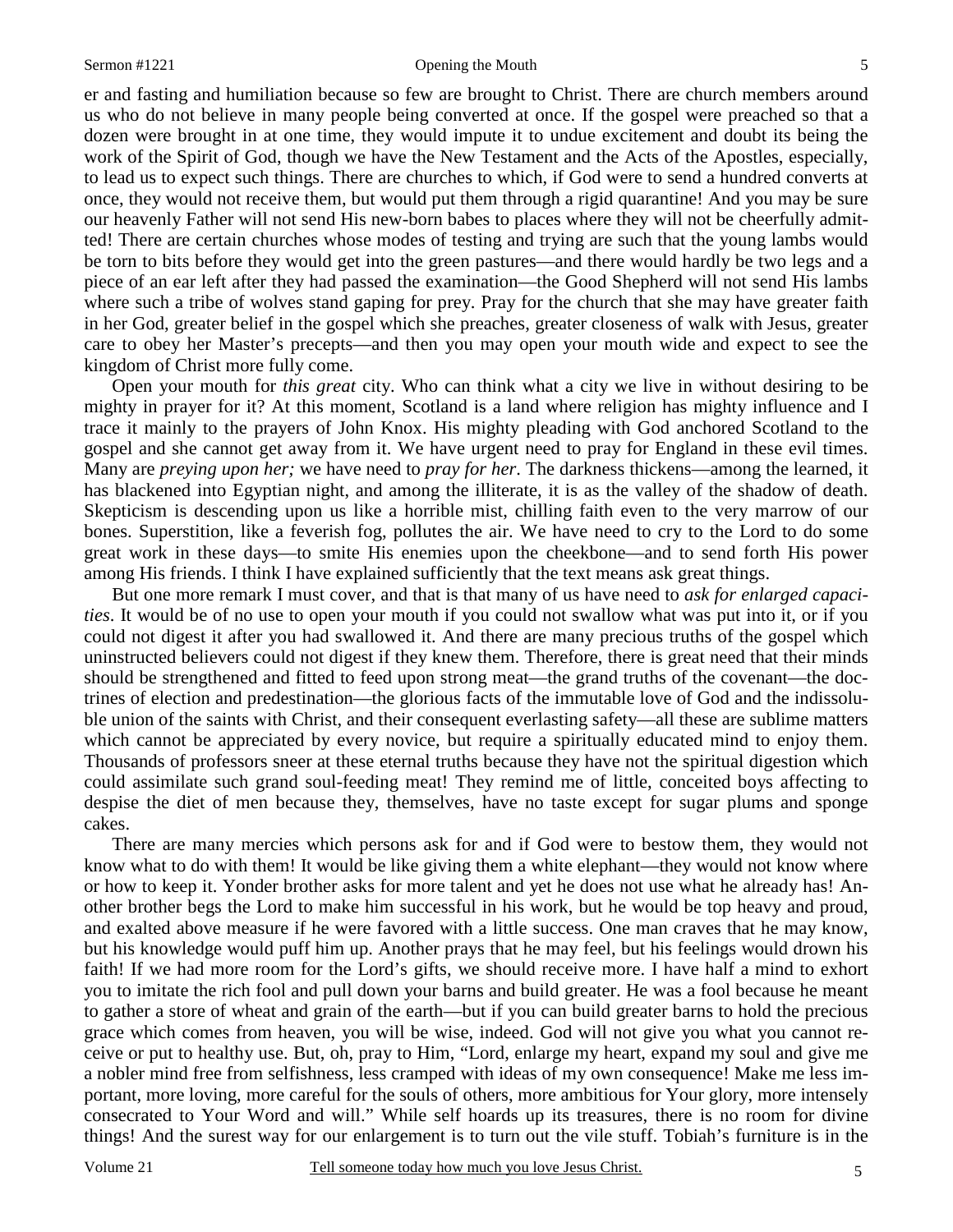chamber of the house of the Lord and out it must go! Then there will be room for the treasure which the Master bestows.

**II.** The second head is the promise. "Open your mouth wide, AND I WILL FILL IT."

You might expect such a promise as that. You could not think it possible for the Lord to say, "Open your mouths for nothing." It would not be according to His usual way of procedure. He does not set His servants praying and then say somewhere behind their backs, "They shall seek My face in vain." Tantalus belongs to the heathen mythology, not to the Christian's experience. "Open your mouth wide, *and I will fill it*.*"* 

I gather from this promise, first, that *it is a promise only made to those who open their mouths wide*. Some brethren never get their mouths filled because they never open them to any extent. They ask for some little mercy and they may get it, or may not. There is no promise about such shut-mouthed prayers, but if they had opened their mouths wide, they would to a certainty have had the mouth-filling blessing. With the world, it is the less you ask for, the more likely you will be to obtain it, but God's thoughts are not as our thoughts. With God, the more you ask, the more likely are you to be heard. Half open your mouth and it may or may not be filled, but, "Open your mouth *wide,* and I *will* fill it." We always pray well and successfully when the Spirit of God enables us to stand on elevated ground and plead on godlike terms for blessings which for value, number, and greatness are worthy of the infinite bounty of Jehovah. We are then dealing with God as He loves to be dealt with, for He is a rich and great God, and loves to be approached with great prayers and great requests. And when we draw near in that fashion, we shall be quite sure to succeed. I would encourage you, dear brethren, who seem to have failed in your supplications, to inquire whether they may not have failed because their requests were too little. God seems to say to His servant, "You have not asked enough. Come, man, you are trifling with Me! Here is My Mercy Seat—I am rich, infinitely rich, and willing to give you according to your desires—and you are asking me for mere odds and ends. Do not play with Me in this way! Ask for something which I can feel a pleasure in giving to you—something worthy of a God." "Open your mouth wide, and I will fill it." Should not this thought greatly strengthen us when next we draw near to God in prayer?

Remember, too, that *this is a promise given by One who can fulfill it and will*. "Open your month wide and I will fill it" is a sort of challenge. "See whether you can ask for more than I can give you." Try whether your faith can outrun your God! See whether you can expect more of God than He will bestow. Take His promise and challenge Him, and see whether He will run back from it. He promises great things and unsearchable, let your soul's necessities impel you to ask for the greatest conceivable blessings and see whether He will deny you. "Prove Me, now, says the Lord of Hosts, and see." Oh, if Israel had been in an experimenting mind, what wonders would they have seen! How would the windows of heaven have been flung back and infinite good been showered down! But they were not in a praying mood. God encouraged them to ask by the favor with which He had surrounded them, for of old He had scattered manna about their habitations, and from the smitten rock He had drawn forth flowing streams. Thus He seemed to say to them, "Oh, Israel, see how you are surrounded with miracles! Heaven and earth are made subservient to you. Nothing is too hard for Me—I open rivers in high places, and fountains in the midst of the deserts—believe in Me and act according to the scale upon which I am acting to you—and see whether I shall fail in anything." Even so, the Lord puts it to you, dear brethren, and it is not an empty boast. He is not a man that He should lie, or the son of man that He should repent. Has He said, and shall He not do it? "Open your mouth wide, and I will fill it."

Oh, what stories I could tell, here, of my own experience, if it did not seem like egotism. When I read, as I continually do, slurs put upon our prayer-hearing, prayer-answering God, and find that it has become a current opinion that there really is no such a thing as an answer to prayer, I feel indignant! Why, sirs, I am as sure that God hears *my* prayers as I am certain that you hear me! To me, the energy of prayer is as self-evident as the weight of a substance, or the force of a motive power. The law of gravitation I might doubt, but the law that God hears prayer, I cannot! The wonder to me is that men should stand up and assert that God does not hear prayer when they cannot be supposed to know everything and dare not claim to have any very special acquaintance with prayer, itself, such as to qualify them to calculate its results. Those who deny the efficacy of prayer, never pray! No, are not *capable* of offering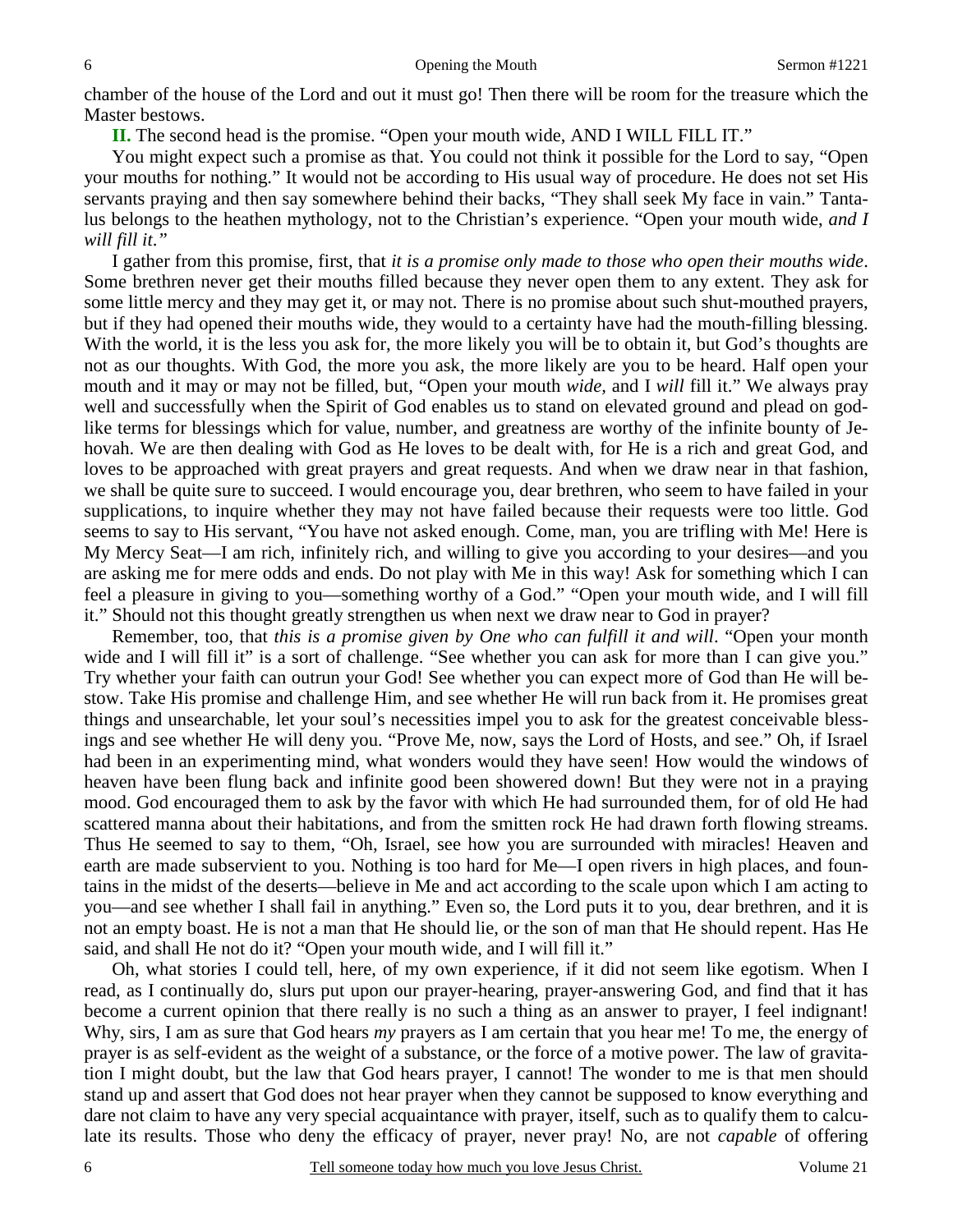#### Sermon #1221 Opening the Mouth

prevalent prayer. Why do they speak so positively? What do they know about it? How dare they, as philosophers, speak dogmatically of that which they have never tried? I can say, and I do say it honestly, that *hundreds* of times, about all sorts of things, I have taken my case to God and have obtained the desire of my heart, or something far better—and that not by mere coincidence, as these objectors assert but in a manner palpably in reply to my pleadings.

There are multitudes of brethren here, who, from their own experience, can bear the same witness! Yet a fellow gets up who never tried prayer and says it is of no avail! We find it hard to have patience with him. How does he know? He reminds me of the Irish prisoner who was brought up for murder and half-a-dozen people swore that they had seen him do the deed. "Your Lordship," he said, "I could bring ten times as many that *didn't* see me do it." Yes, but that was no evidence at all! And in the same way, these people have the impudence to set up their theory on no better grounds than the fact that they do not pray and God does not hear them! What is the good of such evidence? We know He would not hear them if they did not pray. When He does hear simple men and women, guiltless persons who, if they were put on the witness stand, would be reckoned to be the best witnesses a court could have—is their witness to go for nothing? And others of us, whose character, I trust, would bear us through any crossexamination—are we to assert that God has answered our prayers and be prepared to die to prove our sincerity, if need be—and yet be told that men who have not tried it, and say it is not so, are philosophers and are to be believed sooner than we are? We may not be philosophers, but we are honest men and have done nothing to make our testimony unreliable. It is easy to call us fools, but hard names prove nothing but the weakness of those who use them. Take Christians as a rule and they are not less sharpwitted than skeptics. Indeed, even when they have been fanatical, they have seldom said or done such unwise things as skeptical philosophers have propounded and attempted to carry out. However, it little matters what the ungodly say, the foundation of God stands sure. Oh, brethren, we will prove the power of prayer more than ever! If we have asked and had, we will ask more and we shall have more. If we have opened our mouths and God has filled them, we will open our mouths wider and obtain a larger blessing. The very best way to put to rout the falsehood of these philosophic atheists is more real prayer—facts are unanswerable.

Christian brethren, look at the promise again. "Open your mouth wide, and I will fill it," and then answer the question—*how will the Lord fill our mouth?*

First, He will fill it with *prayers*. Do you ever feel as if you could not pray? Do not yield to the feeling, for then is the *time* to pray! When you cannot pray, you *must* pray. Hold your empty mouth open before God, for the Holy Spirit to put the prayer into it. I have come away from attempting to pray and felt I did not pray. And the next time I have knelt down, I have been very fluent in prayer and yet there was more real prayer in my groaning and sighing and heaving heart when I thought I failed, than there was in the fluency of the second occasion! Open your mouth wide, dear brethren, and God will fill it with petitions of an acceptable kind. The Holy Spirit will give you "groans that cannot be uttered." No prayer excels that in which the creature feels as if it *could not* pray and *did not* pray—and yet the Creator, Himself, strives mightily within!

Then, open your mouth wide and He will fill it with *the actual blessings*. He will not merely put blessings into your hands, but He will fill your mouth with them. It is one thing to have the cup of blessing in your hand and quite another thing to drink thereof. Many a man possesses what he never enjoys the fruit on the tree is his own, but its sweet flavor never gladdens his mouth. When the Lord, in love, bestows a blessing, He teaches us how to enjoy it! He gives us the essence of the meat, the soul of the solace, the juice of the vine, the heart of the joy—not merely the legal claim to it, but the actual enjoyment of it! This is the cream of the cream, the mercy of the mercy, the filling of the mouth with the promised good.

The Lord will also fill our mouth with *praises*. Open your mouth wide and God will fill it with songs, with shouts, with gratitude which cannot be expressed in words. Some of us know what it means to have our mouths so full of God's praises all day long that we have wanted all mankind and all the angels to help us magnify the Lord. Open your mouths wide, then, and God will fill them with prayer, with blessing, and with praise.